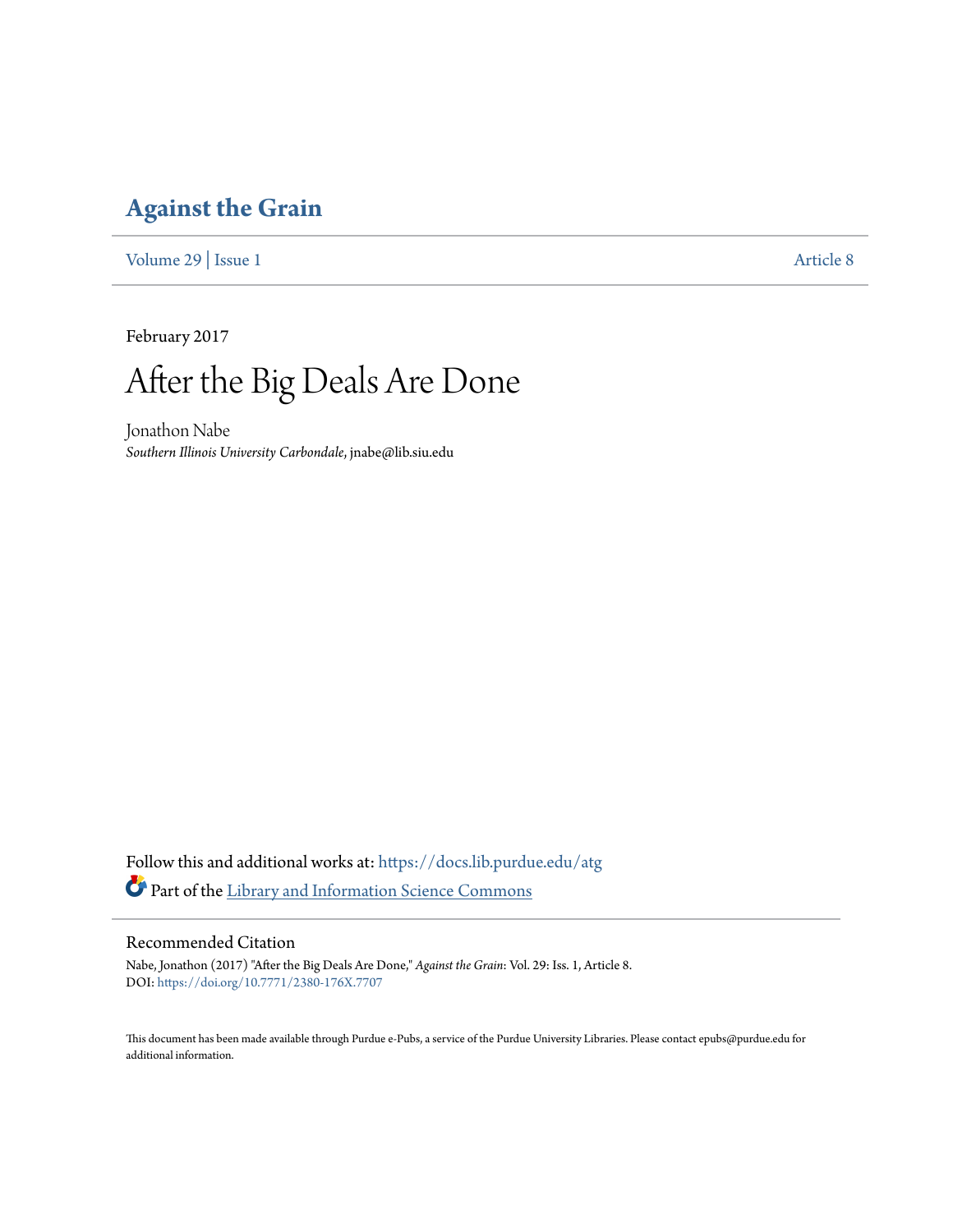## After the Big Deals Are Done

by **Jonathan Nabe** (Collection Development Librarian and Coordinator, OpenSIUC, 605 Agriculture Drive, Southern Illinois University Carbondale, MC 6632, Carbondale, IL 62901; Phone: 618-453-3237) </a>inabe@lib.siu.edu>

Fere is comfort for those on the verge of<br>leaving Big Deals, solace for those who<br>already have. Whether you arrived at<br>this inneture by principle or lack of principal leaving Big Deals, solace for those who already have. Whether you arrived at this juncture by principle or lack of principal, the message is the same: the survival of the academy is not at stake.

**Southern Illinois University Carbondale's Morris Library** left three Big Deals over the course of 2009 and 2010. Yet faculty continue to conduct research, publish, and teach their students, who continue to write their theses and dissertations and get their degrees. Grants continue to be secured. People continue to come into the Library to use our resources. All evidence indicates that subscriptions to entire publisher portfolios are not essential to the functioning of a modern research university. Not that this serves as some kind of epiphany for higher education; **SIUC**, like every other higher education institution, functioned quite well for over a hundred years before the advent of the Big Deal — thrived, and even grew.

**SIUC** *is* a modern research university, in the *Doctoral University: Higher Research Activity* category, according to the 2016 Carnegie Classification. We are not in the top tier, we are in the second tier. This puts us in the same category with 106 other U.S. higher education institutions, including **Auburn**, **Dartmouth**, **Oklahoma State**, the **University of Rhode Island**, and the like.

Our participation in Big Deals foundered on the faulty premise underlying the model, which is predicated on the maintenance of a library's expenditure at the point of time in which it signs on to the agreement (its "historical spend"), plus an annual percentage increase. The faulty premise is that our budget would continue, at least on average, to increase enough to meet the Big Deals' increases. This did not happen, as it did not and still does not happen for many institutions — probably for the majority of the 106 *Highers* like us.

In practice, because the Deals' annual increases exceeded the increases in the Library's

budget, they were consuming an ever larger share of our budget. In 2004, we spent 24% of our budget on these Deals; by 2008, the figure had risen to 33%. This, in turn, meant less money for the universe of resources available for us to choose from — even while that universe is always expanding. There are two costs associated with this: the cutting of the Library's existing resources to compensate, and the opportunity cost of not adding new resources because the budget is squeezed and there is no additional funding available. Assessments of the value of Big Deals (discussed further below) that do not include these costs fail to present the whole story.

They also ignore the big picture — the impact of Big Deals on the scholarly publishing marketplace as a whole. The costs mentioned above also reverberate in the marketplace, since institutions locked into Big Deals are

spending less elsewhere. Where do libraries go to find offsets for the increasing costs of the Big Deals? To those publishers and vendors who do not operate on that model, particularly academic and professional societies, university presses, and independent publishers. This has the effect of forcing these publishers, who are not driven by the search for

profit and who charge lower subscription prices than do commercial publishers, to consider other arrangements for their publishing, all too often resulting in their consumption by the commercial publishers. There are diverse reasons for smaller publishers to pursue such a move, but one important consideration is the guaranteed subscription base (and hence income) provided by libraries' participation in Big Deals. We are indisputably contributing to market consolidation, which results in ever higher prices for all of us.

Leaving the Big Deals levels the playing field for all publishers and vendors in our collection development decisions. We decide, of course channeling the preferences of the University community, what we will buy or subscribe to, based on all those traditional and developing factors and metrics that librarians have at their disposal. This allows us to develop a true freedom collection.

Locally, then, an important outcome of leaving Big Deals is the increased flexibility and control over the collection gained, since less of the budget is tied up in arrangements that lock in an ever-increasing obligation. Unfortunately, in these times of scarcity, the flexibility we have achieved is measured out not in what new products we can add, but which existing resources we will cut. Nevertheless, the problem would be exacerbated if we had maintained our Deals — the estimate is that



we save annually between \$300,000 and \$400,000 (depending on what annual increase percentage is used) since our departure; that is the amount we would we paying *each and every year* to the three publishers above what we are paying now, if we had not left the Deals. The figure would of course increase every year. To compensate for this

difference, we would be forced to cut other resources, not because they are less valuable, but because they are not protected by similar agreements. To put it in perspective, this is about the amount we spend on books each year.

Greater flexibility is also achieved in the ability to adjust our current subscriptions from the Big Deal publishers, since we are not contractually bound to maintain our current spend. Optimal pricing is achieved on an annual basis if we do maintain our subscriptions, but we have

*continued on page 23*

#### **The Economics of the Big Deal ...** *from page 20*

A bull represents the attitude of an investor with an optimistic, "bullish" outlook. A bear looks at the market pessimistically and has a grumpy, "bearish" outlook. And then there is "the farm," or the chickens and the pigs. Chickens are characterized by investors who are afraid to take risks and tend to see a low return on their investment. Pigs on the other hand are the opposite of Chickens. These are high-risk investors are looking for a big score in a short length of time. They tend to follow hot tips and invest without sound decision making. Often, the bulls and bears reap profits from pigs because of the latter's recklessness in investing. Thus the old stock market saying, "Bulls make money, bears make money, but pigs just get slaughtered."

Taking the TBL approach when considering Options vs. Needs and Costs vs. Budgets relies on: evaluating data, considering and setting value thresholds, balancing patrons' wants along with mission of the library and factoring risk aversion in the current fiscal economy to arrive at sustainable decisions concerning Big Deal packages. There is no easy answer. As with investments, we all have to be diligent in watching the economy and assessing how the supply and demand will play out, for there are never any guarantees. You may be a bull or a bear, but always learn from the chickens and pigs.  $\bullet$